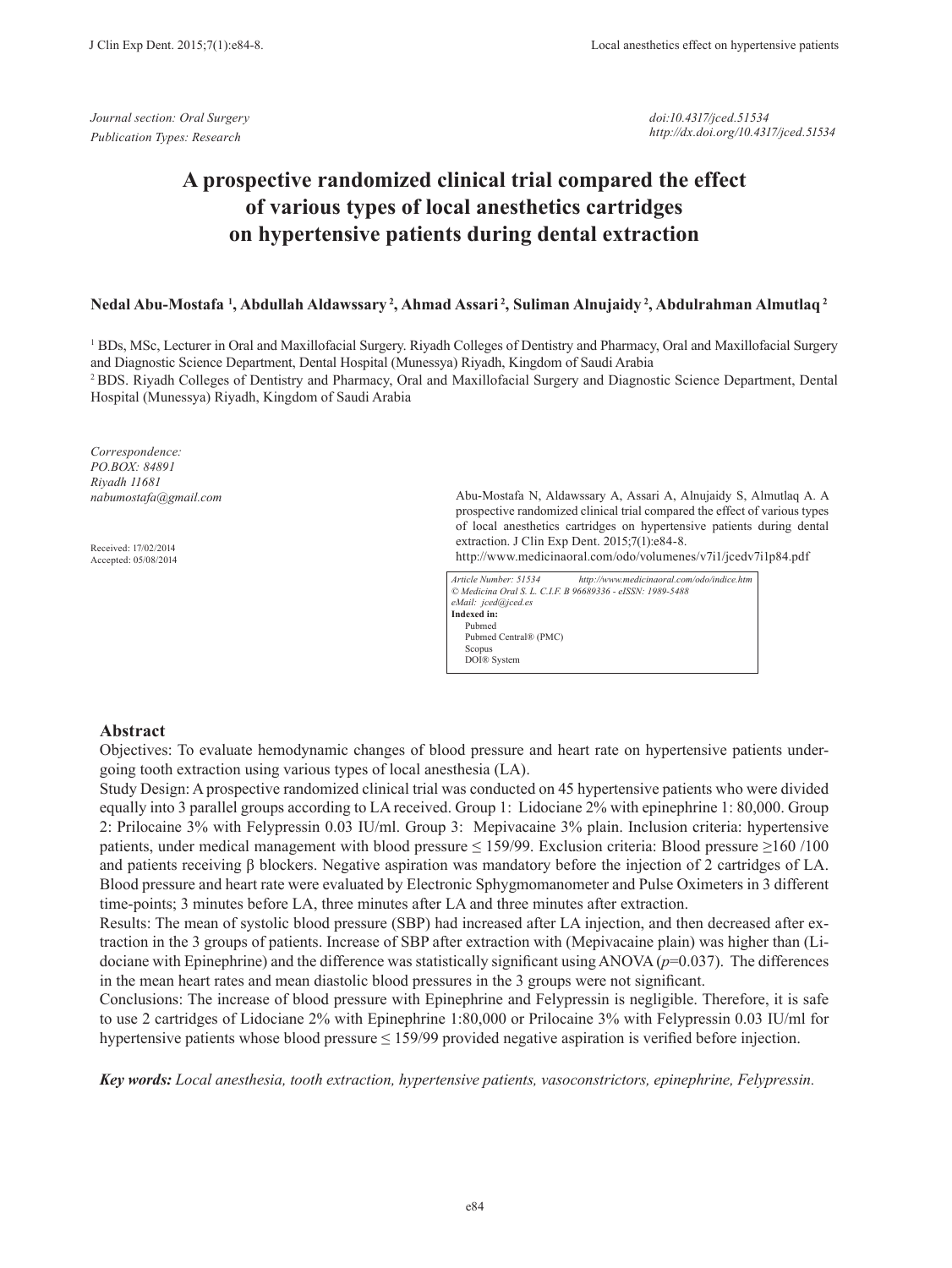## **Introduction**

Hypertension is defined as a systolic blood pressure [SBP] higher than 140 mHg or a diastolic blood pressure [DBP] higher than 90 mmHg. The diagnosis is based on the average of two or more readings taken at each of two or more visits after an initial screening (1).

Hypertension is one of the most common diseases seen in patients visiting dental clinics due to its high prevalence worldwide (2,3). In Saudi Arabia, 25.5% of the population aged 15-64 years suffers from hypertension  $(4).$ 

One major concern of dental treatment for Hypertensive patients is the sudden and dramatic increase in blood pressure that could lead to life-threatening complications (3). These complications include paralysis, heart and renal problems; hence, hypertensive patients constitute an important risk group in dental treatment (5). Dental treatment requires the use of local anesthetic agents combined with vasoconstrictors to counteract the localized vasodilator effects of local anesthetics; and to increase the duration of the anesthesia along with slow absorption of local anesthetics into the cardiovascular system that decreases the risk of toxicity; which is a great value in hemostasis during surgery (6).

Epinephrine is the main vasoconstrictor used in dental practice today (3,6). Corbett IP *et al.* (7) in 2005 found that Lidocaine/Epinephrine is the most common anesthetic solution used by general practitioners in UK while, Prilocaine/ Felypressin is commonly selected as an alternative solution in the presence of common medical conditions.

Epinephrine acts on both α and β receptors but predominate on β. The vasoconstriction action of epinephrine depends on stimulating α1 receptors in peripheral blood vessels (8). Stimulating of β 1receptors by epinephrine will increase heart rate and raise the blood pressure (9). Plain local anesthetics are less profound and have short duration as compared with local anesthetics with vasoconstrictors. Dentists usually try to use plain local anesthetics for patients with circulatory disorder to avoid complications and adverse effects of vasoconstrictors. On the other hand, pain during dental treatment can trigger endogenous epinephrine release which increases blood pressure and heart rate (10).

Felypressin which is a synthetic analogue of vasopressin [antidiuretic hormone] has been suggested as an alternative vasoconstrictor for epinephrine to decrease the systemic adverse reactions. It was found that local anesthetics with Felypressin increase systolic and diastolic blood pressure without any significant change in heart rate. Felypressin is considered to have no direct effect on the myocardium. Therefore, the blood pressure increase by Felypressin is considered to be the result of an increase in peripheral resistance. The clinically safe dosage of Felypressin in patients with essential hypertension is approximately 0.18 IU. This corresponds to 6 ml of local anesthetics with 0.03 IU of Felypressin, which is commercially available as a local anesthetic for dental use (11,12).

The aim of the this study is to evaluate the hemodynamic changes of blood pressure and heart rate on hypertensive patients receiving three different types of local anesthetic cartridges; Lidociane 2% with epinephrine 1:80,000, Prilocaine 3% with Felypressin 0.03 IU/ml and Mepivacaine 3% plain.

## **Material and Methods**

This prospective randomized clinical trial was carried out from October, 2012 to April, 2013 on forty-five hypertensive patients underwent single tooth extraction. The procedures were performed by dental interns or dental students under supervision of surgery instructors in the Colleges Clinics. Sample size was estimated depending on power calculation. At level of significance  $\alpha$  = 0.05 and power = 0.85 with maximum difference 1.5 and [standard deviation, SD] assumed from previous studies as 1.2, the sample size for each group should be at least 15 patients per group.

Inclusion criteria included patients who were already diagnosed with essential hypertension, under medical management and his/ her blood pressure  $\leq$  159/99. However, patients with systolic pressure  $\geq 160$  or diastolic blood pressure  $\geq$ 100, patients were receiving β blockers as treatments of hypertension and patients who had cardiac diseases or uncontrolled systemic diseases were excluded. Exclusion criteria also included Epinephrine and Felypressin contraindications, pregnancy, breastfeeding, and allergy to local anesthetics material used in the study.

All patients were informed about the aims of the study and informed consents were signed. The study followed the World Medical Association Declaration of Helsinki and it was ethically approved by the ethics committee of the institution. Registration number of this study in the Institute Research Center was [IRP/2012/031].

All required information was documented in the questionnaire paper about name, age, gender, mobile number, file number and Hypertensive medications. Patients were divided randomly into three parallel groups; each of them contained fifteen patients. Random distribution was performed by choice of one card out of forty-five. These cards were divided into equal three groups in which the group numbers were written on its back.

Group 1: receive 2 cartridges [3.6 ml] of Lidociane 2% with Epinephrine 1:80,000. Group 2: receive 2 cartridges [3.6 ml] of Prilocaine 3% with Felypressin 0.03 IU/ ml. Group 3: receive 2 cartridges [3.6 ml] of Mepivacaine 3% plain.

While the patient was in the dental chair, Pulse Oximeter was applied to the left index finger and heart rate was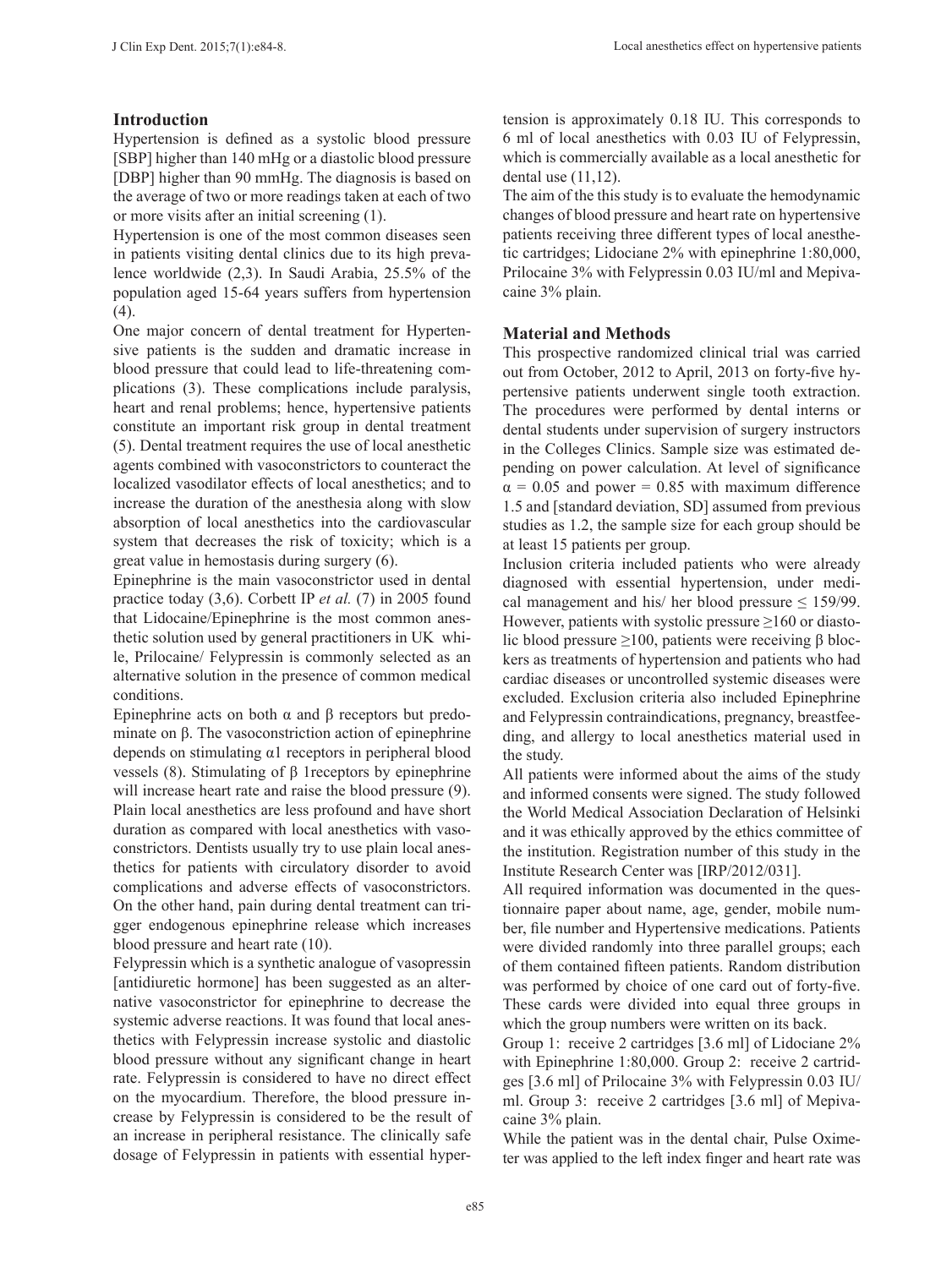documented. Blood pressure was evaluated by using an electronic sphygmomanometer [OMRON® Automatic Blood Pressure Monitor]. Three minutes later, aspiration was done before injection of 2 cartridges of local anesthesia selected according to the group. The goal of aspiration was to avoid intravascular injection. Aspiration must be negative; otherwise, if blood aspiration occurred, the clinician had to withdraw the needle, replace the cartridge, and repeat the aspiration then do the injection. Three minutes after anesthesia, blood pressure and heart rate were measured again. The last measurements of blood pressure and heart rate were taken three minutes after extraction. Data analyses were performed using the statistical software SPSS version 18.0 for Windows. Descriptive/ Univariate statistics were used which included mean and standard deviation in addition to Multivariate statistics which included analysis of variance [ANOVA].

### **Results**

Forty-five patients included in this study, thirty-one male and fourteen female. Every group contained 15 patients. The mean age of the patients was 55.66 years. The mean age of group1 [Epinephrine] was 60.4 years. The mean age of group2 [Felypressin] was 53.4 years while the mean age of group3 [Mepivacaine plain] was 53.2 years. The mean hemodynamic changes of systolic blood pressure, diastolic blood pressure and heart rate are available in table 1, table 2 and table 3 respectively.

The mean of systolic blood pressure increased after local anesthetics injection [SBP2] then decreased after extraction [SBP3] in the three groups of patients (Fig. 1). It was observed that [SBP3] in [Mepivacaine plain] group was higher than [Lidociane with Epinephrine] group and the difference was found to be statistically significant using ANOVA  $[p=0.037]$ .

|                |       | Group 1                           |                  |        | Group 2                            |                  |        | Group 3           |                  |        |
|----------------|-------|-----------------------------------|------------------|--------|------------------------------------|------------------|--------|-------------------|------------------|--------|
|                |       | <b>Lidociane with Epinephrine</b> |                  |        | <b>Prilocaine with Felypressin</b> |                  |        | Mepivacaine plain |                  |        |
|                |       | SBP1                              | SBP <sub>2</sub> | SBP3   | SBP <sub>1</sub>                   | SBP <sub>2</sub> | SBP3   | SBP1              | SBP <sub>2</sub> | SBP3   |
|                | Valid | 15                                | 15               | 15     |                                    | 15               | 15     |                   | 15               |        |
| Mean           |       | 135.90                            | 137.50           | 133.50 | 138.90                             | 143.20           | 138.10 | 145.20            | 147.00           | 145.80 |
| Std. Deviation |       | 8.595                             | 10.680           | 9.992  | 9.689                              | 11.887           | 9.666  | 10.830            | 10.296           | 10.486 |

Table 1. The mean of systolic blood pressure for the three groups in the three time points.

SBP1: systolic blood pressure 3 minutes before LA injection. SBP2: systolic blood pressure 3 minutes after LA injection. SBP3: systolic blood pressure 3 minutes after extraction

**Group 1 Lidociane with Epinephrine Group 2 Prilocaine with Felypressin Group 3 Mepivacaine plain** DBP1 | DBP2 | DBP3 | DBP1 | DBP2 | DBP3 | DBP1 | DBP2 | DBP3 N Valid 15 15 15 15 15 15 15 15 15 Mean 83.80 80.80 81.40 82.70 80.90 80.60 87.10 89.10 88.00

Std. Deviation 7.068 7.885 6.753 8.084 8.075 7.276 9.433 6.806 6.848

**Table 2.** The mean of diastolic blood pressure for the three groups in the three time points.

DBP1: diastolic blood pressure 3 minutes before LA injection.

DBP2: diastolic blood pressure 3 minutes after LA injection.

DBP3: diastolic blood pressure 3 minutes after extraction.

**Table 3.** The mean of heart rates for the three groups in the three time points.

|                |       | Group 1<br><b>Lidociane with Epinephrine</b> |        |                 | Group 2<br><b>Prilocaine with Felypressin</b> |                 |                 | Group 3<br>Mepivacaine plain |       |                 |
|----------------|-------|----------------------------------------------|--------|-----------------|-----------------------------------------------|-----------------|-----------------|------------------------------|-------|-----------------|
|                |       |                                              |        |                 |                                               |                 |                 |                              |       |                 |
|                |       | HR1                                          | HR2    | HR <sub>3</sub> | HR1                                           | HR <sub>2</sub> | HR <sub>3</sub> | HR1                          | HR2   | HR <sub>3</sub> |
| N              | Valid | 15                                           | 15     | 15              | 15                                            | 15              | 15              | 15                           | 15    | 15              |
| Mean           |       | 83.30                                        | 88.30  | 84.70           | 82.00                                         | 86.50           | 83.00           | 88.50                        | 92.00 | 90.00           |
| Std. Deviation |       | 9.405                                        | 12.658 | 9.190           | 5.375                                         | 5.421           | 6.864           | 9.156                        | 9.661 | 9.345           |

HR1: heart rate 3 minutes before LA injection.

HR2: heart rate 3 minutes after LA injection.

HR3: heart rate 3 minutes after extraction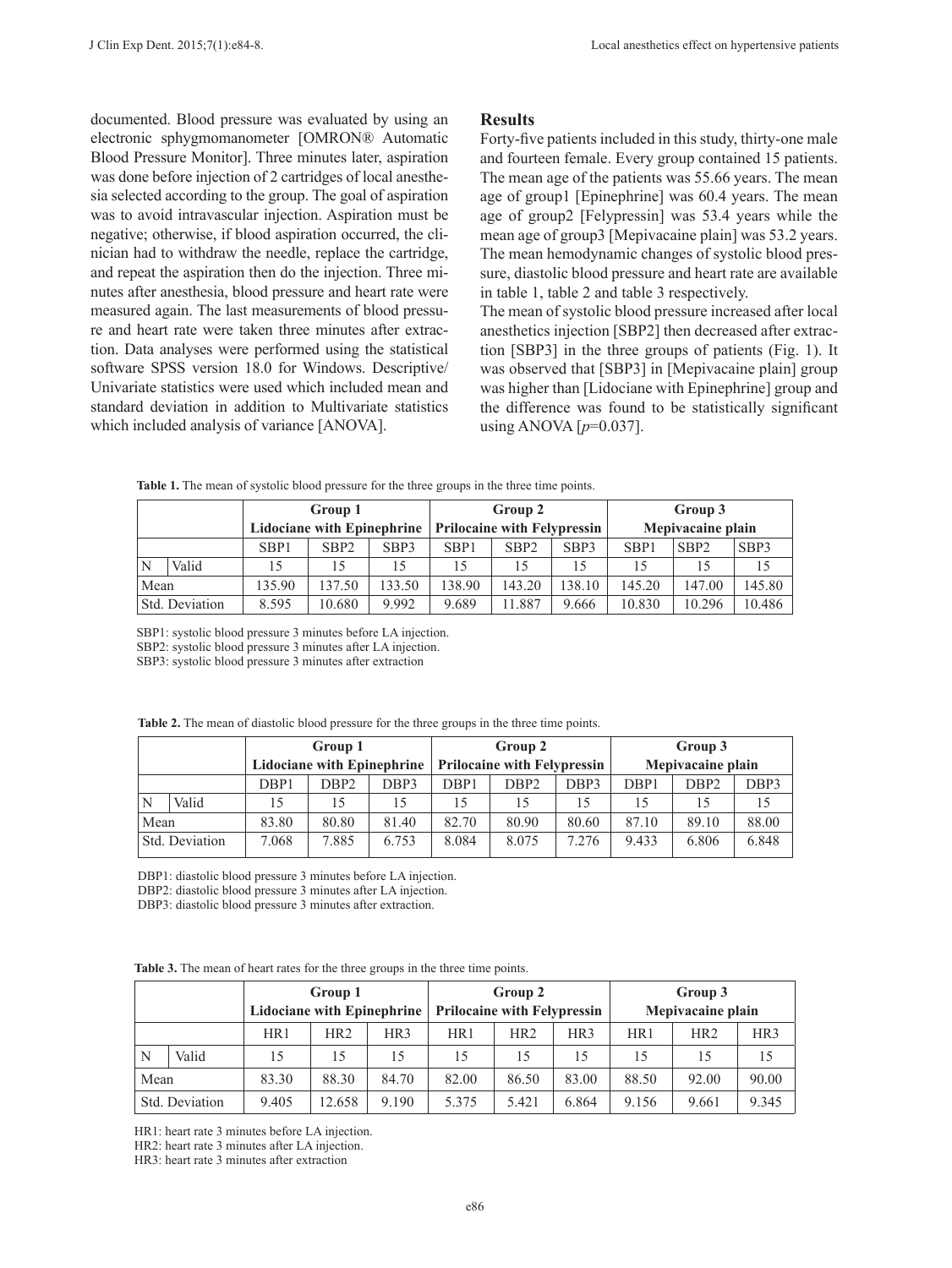The mean diastolic blood pressure of both Epinephrine and Felypressin groups of patients decreased after injection [DBP2] and after extraction [DBP3]. In contrast, mean diastolic blood pressure of Mepivacaine plain group of patient increased after injection then decreased after extraction but still higher than pre-injection measurement (Fig. 2) The mean heart rate increased after injection [HR2] and after extraction [HR3] for the all groups of patients (Fig. 3). The difference in the heart rate and diastolic blood

pressure was not found to be significant among the three types of local anesthesia.



**Fig 1:** Mean Systolic Blood Pressure (SBP) measurements in the three different time points (SBP1, SBP2 and SBP3)\* for the three groups of patients. \*SBP1: systolic blood pressure 3 minutes before LA injection. SBP2: systolic blood pressure 3 minutes after LA injection. SBP3: systolic blood pressure 3 minutes after extraction.



**Fig. 2:** Mean Diastolic Blood Pressure (DBP) measurements in three different time points (DBP1, DBP2 and DBP3)\* for the three groups of patients. \*DBP1: diastolic blood pressure 3 minutes before LA injection. DBP2: diastolic blood pressure 3 minutes after LA injection. DBP3: diastolic blood pressure 3 minutes after extraction.



**Fig 3:** Mean Heart Rate (HR) measurements in the three different time points (HR1, HR2 and HR3)\* for the three groups of patients. \*HR1: heart rate 3 minutes before LA injection. HR2: heart rate 3 minutes after LA injection. HR3: heart rate 3 minutes after extraction.

#### **Discussion**

In this study, systolic and diastolic blood pressure and Heart rate were evaluated with three minutes intervals because epinephrine exerts its maximum action three minutes after injection (13). Additionally, we excluded hypertensive patients who receive beta-blockers because catecholamines interact with beta-blockers (14,15). As aspiration before injection of local anesthesia is essential, we verified negative aspiration before injection in all cases. Important variations of hemodynamic changes are expected if local anesthetic solution is accidentally injected into a blood vessel. Positive aspiration occurs when a stream of blood rises through the cartridge with sufficient strength to mix with the anesthetic solution (16).

Reviewing literature reveals some studies performed to estimate the effect of local anesthetics on blood pressure. A study was performed in 2001 by Silvestre *et al.* (13) on three groups of normotensive patients. Every group received one type of these anesthetic solutions [2% Lidocaine with epinephrine 1:80,000], [3% Mepivacaine with epinephrine 1:100,000] and [3% Mepivacaine plain]. There was increase in blood pressure observed in all three treatment groups however, the difference was not statistically significant and may be attributed to patient anxiety.

In 2003, Gungormus M and Buyukkurt MC (3) made a study on hypertensive and normotensive patients having dental extraction under a local anesthetic [one cartridge of Articain HCl, 0.012 mg epinephrine hydrochloride]. It was noticed that the systolic and the diastolic blood pressures decreased during surgical procedure in both groups. The changes of systolic and diastolic blood pressures and pulse rate were insignificant. They concluded that one cartridge may be used safely in hypertensive patients [BP≤ 154 / 99 mm Hg].

In the present study, increasing of the systolic blood pressure after extraction with [Mepivacaine plain] was significantly higher than [Lidociane with epinephrine]. This result harmonizes with the study of Ogunlewe MO *et al.* (17) and Silvestre *et al.* (18). It could be attributed to painful extraction that increased stress which in turn increased blood pressure.

Ogunlewe MO *et al.* (17) made a study on two groups of hypertensive patients undergone tooth extraction. The first group received 2% Lidocaine with epinephrine 1:80 000 while the other group received 2% Lidocaine plain. Blood pressure and pulse rate measurements were recorded in the waiting room before surgery, in the surgery after local anesthetic injection, during tooth extraction and 15 minutes after tooth extraction. Systolic blood pressure increased sharply in post local anesthesia period with peak during extraction. The peak was significantly higher in group of plain anesthesia. After extraction, systolic blood pressure dropped sharply in the two groups to almost the pre-anesthetic level.